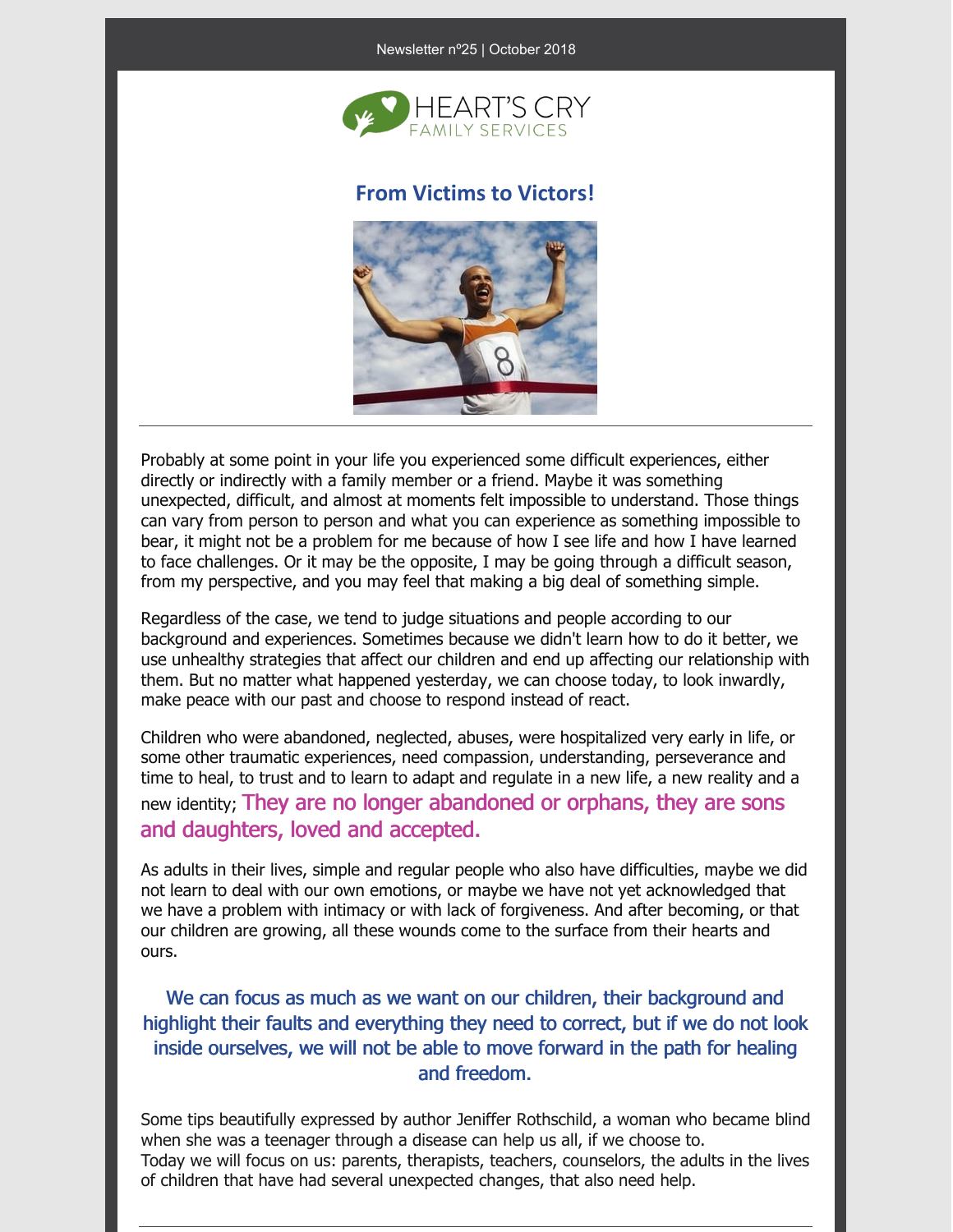## 5 Ways to Control Your Emotions So they don't Control You

#### 1- Be calm, not quick to respond.

When anger, anxiety or other emotion rises in you, stop and take a moment to rest your mind and heart. It doesn't necessarily mean to be silent, but it does mean that you remind yourself of the truth and be able to speak that truth in love. Speaking from a calm state allows you to respond and not react impulsively, so your emotions are not the ones speaking but you.

#### 2- Explore, don't assume.

Sometimes we assume things, we tend to be predisposed to what our children are thinking, that maybe hasn't even crossed their minds. We may get angry or disappointed by something we thought that could have happened instead of exploring the situation. You can ask yourself:

- Why am I feeling 'angry/disappointed/upset/anxious/etc?
- Is 'what I'm feeling' coherent with the situation?
- Are my emotions based on facts or assumptions?
- Am I assuming or expecting the worst about the situation or person?

If you let yourself take a moment to calm down and ask yourself some of these questions to take a better look at the situation and your own heart, you will be less likely to assume something that doesn't exist or make something even bigger than what it really is.

3- Respond, don't react. Usually, when we respond, is after we've made some reasoning, and when we react, well, we just react. No thought, no filters, no reasoning, and usually comes from a wound in our past that hasn't been dealt with, something that happened before that we haven't processed or forgiven or simply because we're tired.

4- Deal with it, don't deny it. Some of us don't deal with our own emotions and thoughts; instead we like to act as nothing happened, but when you do this it becomes just as or maybe even more destructive as if you'd exploded. Anger can manifest as sadness, grow into depression and even more, into resentment. So, deal with your anger, your sadness, disappointment, anxiety, lack of forgiveness. Find a way to confront them with truth and love, forgive yourself, others and your past.

5- Allow yourself to feel, but don't let your emotions dictate your behavior and mentality. To experience feelings of anger, sadness, disappointment is not a sin, but we can get to feel anger in such a way that it could turn to sin. Sometimes our anger, sadness or feelings of being a victim may even feel good. We justify and feed them, causing the situation to grow until it devours people, most of the time it devours us.

We can't expect to feel and harbor anger and expect the other person to be harmed. We can't drink poison expecting the other person to suffer. And that's what harboring feelings can do if we let them. Deal with the situation or person, and don't allow any bitter thought or emotion dwell in your heart for too long. It will only harm you.

# We feel our feelings, they're meant to share information with us, not control us.

If you think you're having difficulties dealing with your thoughts and emotions don't hesitate in asking for help. No matter how difficult it may seem at times to manage our feelings, or how difficult it may seem to even think of calming down during an argument with our child or teen, remember you can do all things through Christ who will give you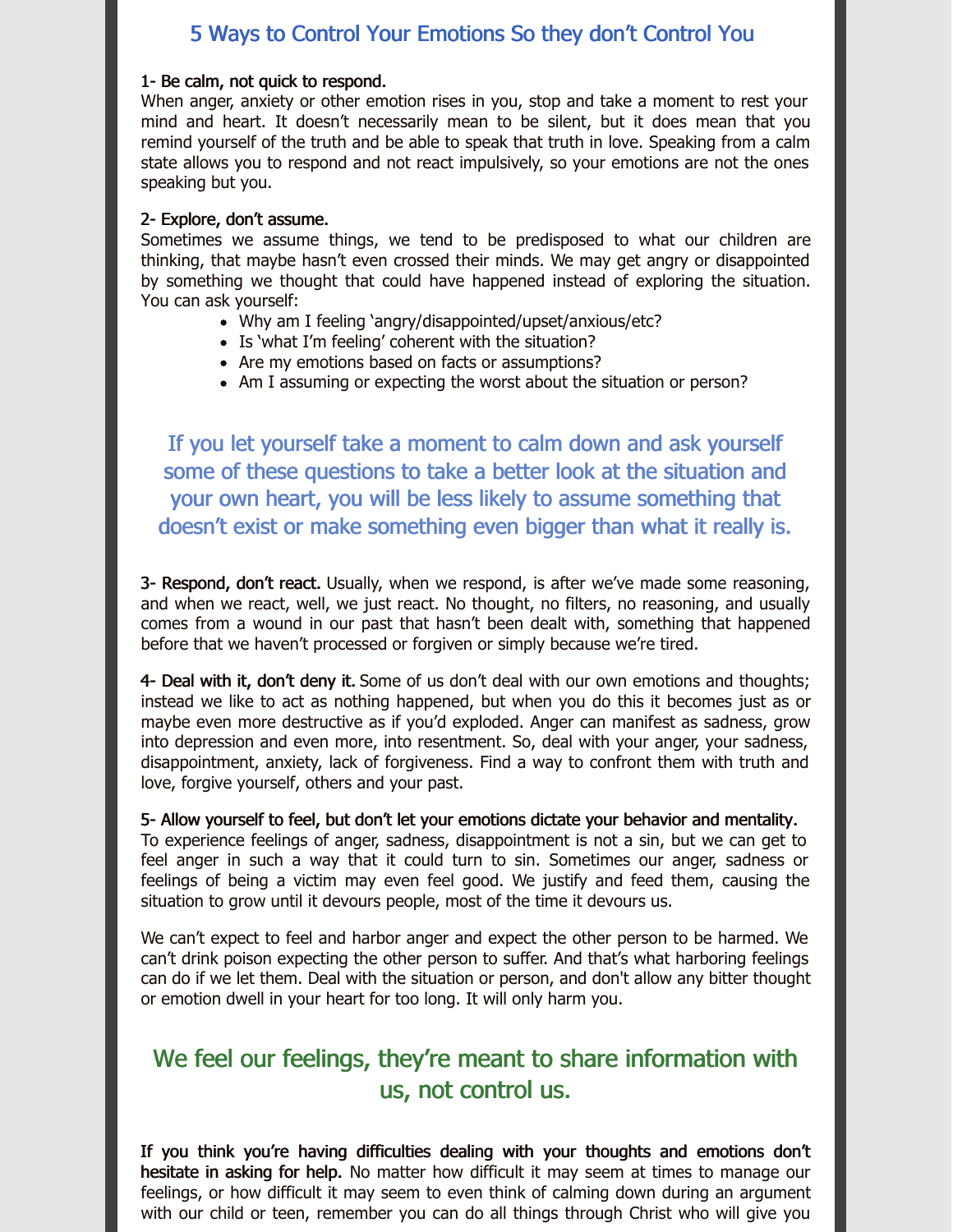the strength that you need.

# When dealing with our children, and even with each other if you're married, some important things to keep in mind:

### 1. Tune in daily.

Make a deliberate decision to tune in to their physical and emotional needs as soon as you wake up. Connect with them on a daily basis. Ask how they are feeling. Be intentional, be mindful of their needs, especially if you know it's hard for them to use their words.

### 2. Create a safe place to talk about anything in your home.

If they don't talk to you, they will find someone to talk to. Teens are especially desperate for their parents to listen to them whether you think its true or not (Its True!). Let them talk about the bad and the good. Give them your perspective but be willing to hear everything from them first. Don't overreact, remember you were a teenager once.

### 3. Model the proper way of dealing with your own emotions.

Acknowledge them and work them out. Find a solution, don't see your expressions of emotions such as anger, sadness, disappointment as a failure but as information to work with.

### 4. Never belittle other people's anxieties.

The things that seem small to you can feel huge to them. Never say "that's not so bad" because they will not understand, they (and us) can only see what they can see at the moment until they "understand" what you're talking about. It can take minutes, hours, days or years.

Just tell them "tell me more and let's see how we can solve it", try to see things from their perspective and by gaining their trust, they will be more open to receive your perspective, even if they do not do it at the moment, they will later. Don't doubt it!

## What does the Word say?

Our Creator knew the struggles and difficulties that we would have before the foundation of the earth! and that is why, He has been sending us the guide that would help us even today, in 2018.

### In Ephesians 4:26 it says: And "don't sin by letting anger control you." Don't let the sun go down while you are still angry...

It teaches us that in fact, anger can lead us to sin, and if it tells us to not let it control us, it is because we can decide what to do with anger. We can decide to treat our children, spouses, friends or relatives in a bad way, or not.

It also tells us: do not let the sun go down while you are still angry, which means that we should not let anger last long. Usually when we get angry it's because someone did or didn't do something. But we can decide to forgive, take care of our own heart to keep hurtful feelings and thoughts towards the situation or the person. This will help our mental, emotional and spiritual health.

Later in the same book, Paul tells us in Ephesians 4: 31-32:

Get rid of all bitterness, rage, anger, harsh words, and slander, as well as all types of evil behavior. Instead, be kind to each other, tenderhearted, forgiving one another, just as God through Christ has forgiven you.

Getting rid of something is basically throwing it away, let go of it, and so sometimes anger and its various expressions can have us in a certain way enslaved. When we are called to get rid of it, and instead be kind, loving, to forgive one another as God forgave us, and forgives us even today.